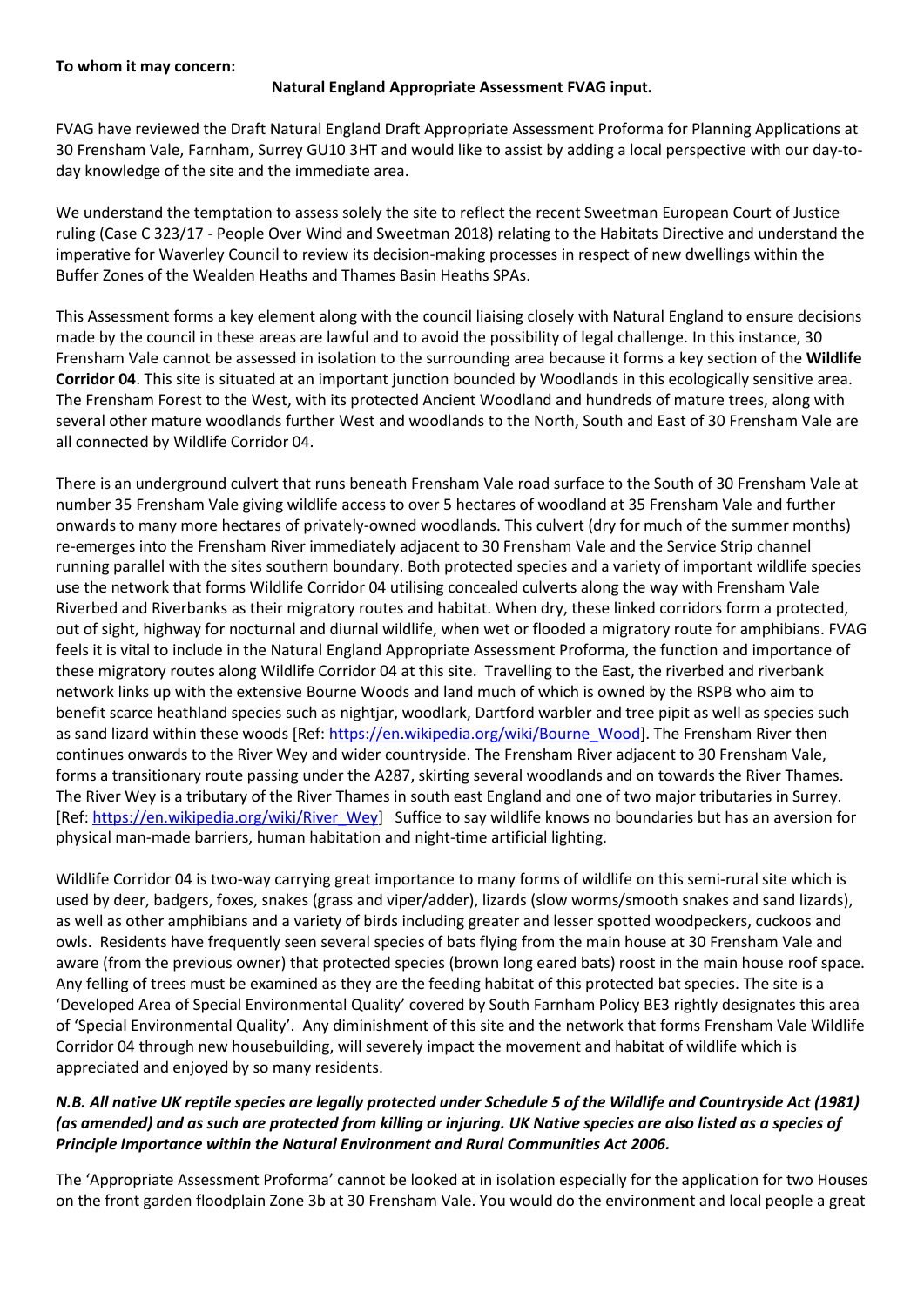service by including this local information to the Natural England Appropriate Assessment based on the ECJ judgement to protect all forms of wildlife.

We've mentioned this before in our comments, but following snowfalls the floodplain/front garden area of 30 Frensham Vale can be seen criss-crossed by animal foot/paw/claw/hoof prints. Animals and amphibians find this site at 30 Frensham Vale via Wildlife Corridor 04 and migration from surrounding woodlands.

Mr and Mrs Abrahams are new residents and since arriving in 2015 they have submitted 12 various planning applications with seemingly little regard for the damage caused to their neighbours and the environment. Neighbours to the East and West are experiencing flooding – this must stop on this very sensitive site designated as Flood Zone 3b.

Please use any of this local information to ensure a robust answer to this Appropriate Assessment Draft. We include these images to show 30 Frensham Vale's close neighbours' property and woodland.



Aerial view of 30 Frensham Vale in foreground with TPO Woodland. The 'Visual Amenity' of Local Residents in Frensham Vale and Vale Close to the South showing the possible migratory areas of Wildlife Corridor 04.



Partial aerial view of trees to the North at 30 Frensham Vale before TPO Woodland was felled in the foreground by claiming a 'natural gap' existed for the new second driveway opening, this refused planning application was Dismissed by the Secretary of State Inspector. This felling (claimed as maintenance) cut through part of the protected Wildlife Corridor 04 and harmed the 'Visual Amenities' of Local Residents in Frensham Vale and Vale Close and caused deterioration in the Floodplain defences through the diminished 'soakaway'. Numbers 28 and 32 Frensham Vale are now experiencing increased flooding in their gardens.



Flood water receding at 30 Frensham Vale across the Floodplain Zone 3b.

Yours sincerely,